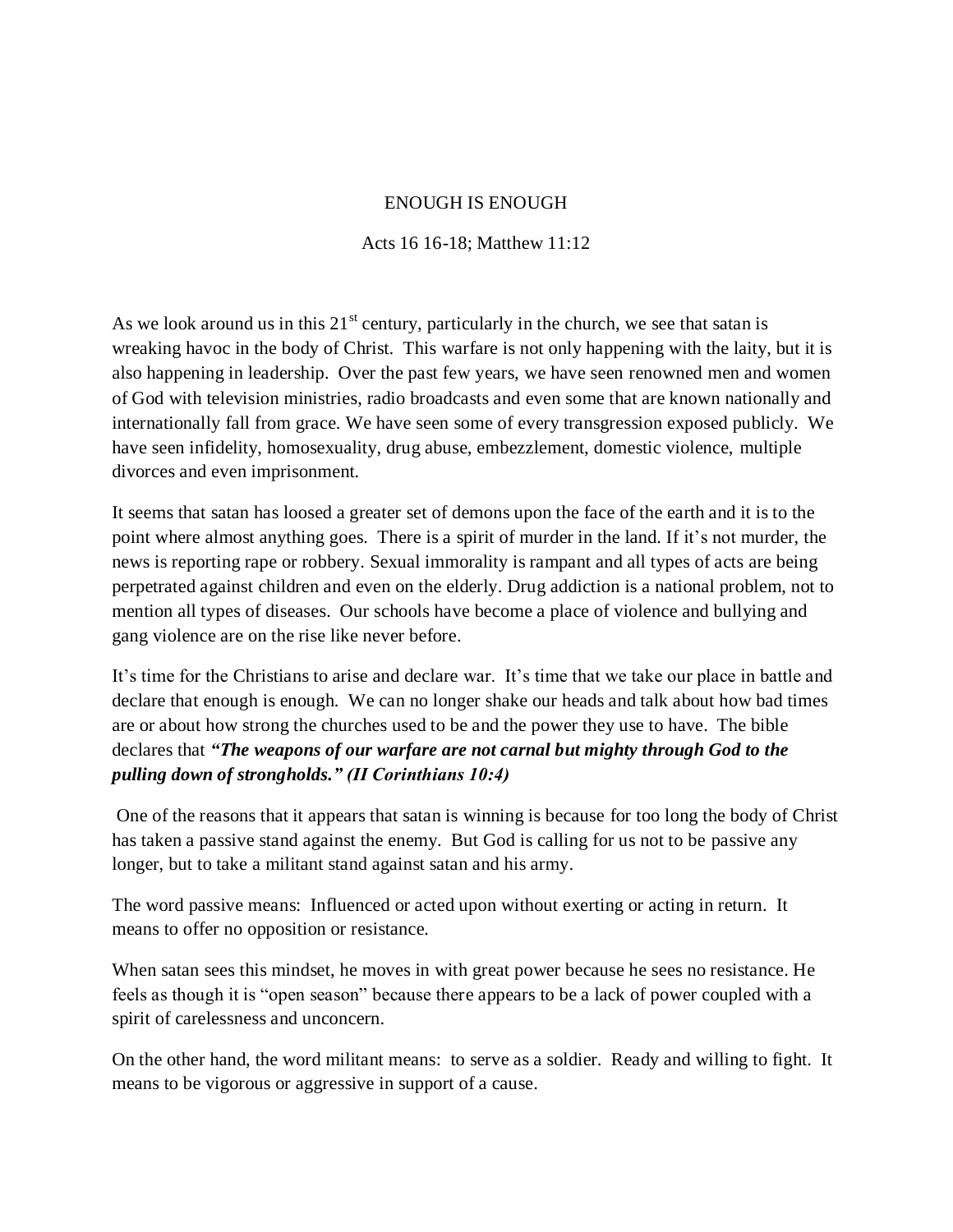When satan sees the militant mindset, he is threatened because the militant mindset is a mindset that says, "If I go down, I'm not going down without a fight."

With this in mind, we must understand that the victory lies in our mindset because the battlefield is the mind. Someone once said that it is not the size of the dog in the fight, but it's the size of the fight in the dog.

The bible declares *"…….. the Kingdom of heaven suffereth violence, and the violent take it by force." (St. Matthew 11:12)*

Observe the following parallel of the passive mindset and the militant mindset.

Passive: Whatever will be, will be.

Militant: Call the things that be not, as though they were!

Passive: You can't fight City Hall.

Militant: I'll fight until the walls come down. (There are cases that have gone from City Hall to the Supreme Court and laws were changed as a result of one person's militant stance, i.e., Madelyn O'Hare)

Passive: I can't do it.

Militant: I can do all things through Christ which strengenth me!

Do you have unsaved children? Are you sick or afflicted in your body? Do you seem to be living in undeniable defeat? Rise up child of God and declare that enough is enough.

In the lesson (Acts 16:16-18) we see one of satan's messengers. We see her agitating the men of God by following them and passing herself off to be some great Prophetess. Although her statements were statements of truth, her motive was all wrong. The Apostle Paul allowed her for many days to come behind him with her declarations. But I believe he said within himself when he got tired of the foolishness, "Enough is enough." When he had enough, he rebuked the devil in her and the demonic spirit came out.